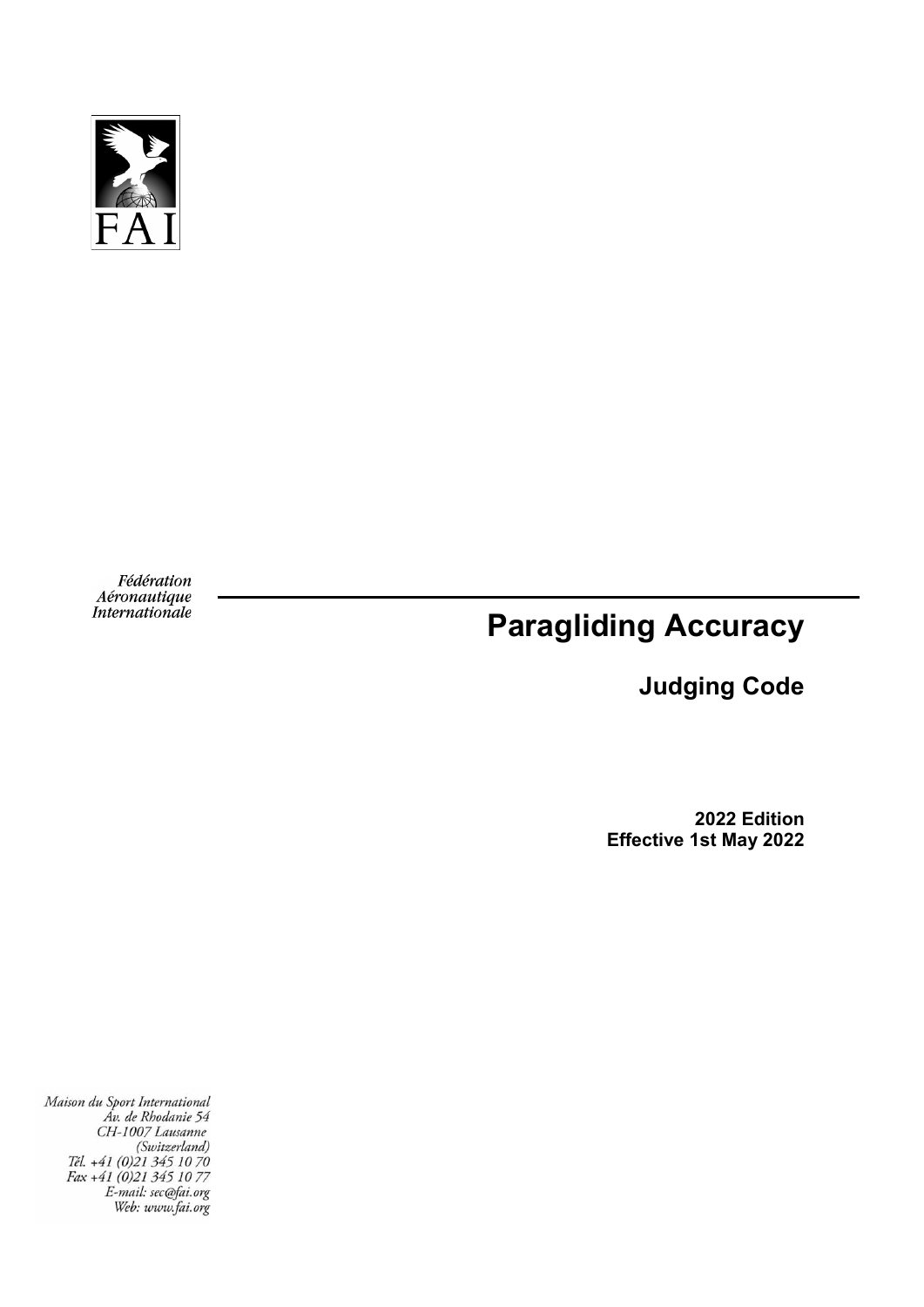#### **FEDERATION AERONAUTIQUE INTERNATIONALE MSI - Avenue de Rhodanie 54 – CH-1007 Lausanne – Switzerland**

#### © Copyright 2022

All rights reserved. Copyright in this document is owned by the Fédération Aéronautique Internationale (FAI). Any person acting on behalf of the FAI or one of its Members is hereby authorised to copy, print, and distribute this document, subject to the following conditions:

- **1. The document may be used for information only and may not be exploited for commercial purposes.**
- **2. Any copy of this document or portion thereof must include this copyright notice.**
- **3. Regulations applicable to air law, air traffic and control in the respective countries are reserved in any event. They must be observed and, where applicable, take precedence over any sport regulations.**

Note that any product, process or technology described in the document may be the subject of other Intellectual Property Rights reserved by the Fédération Aéronautique Internationale or other entities and is not licensed hereunder.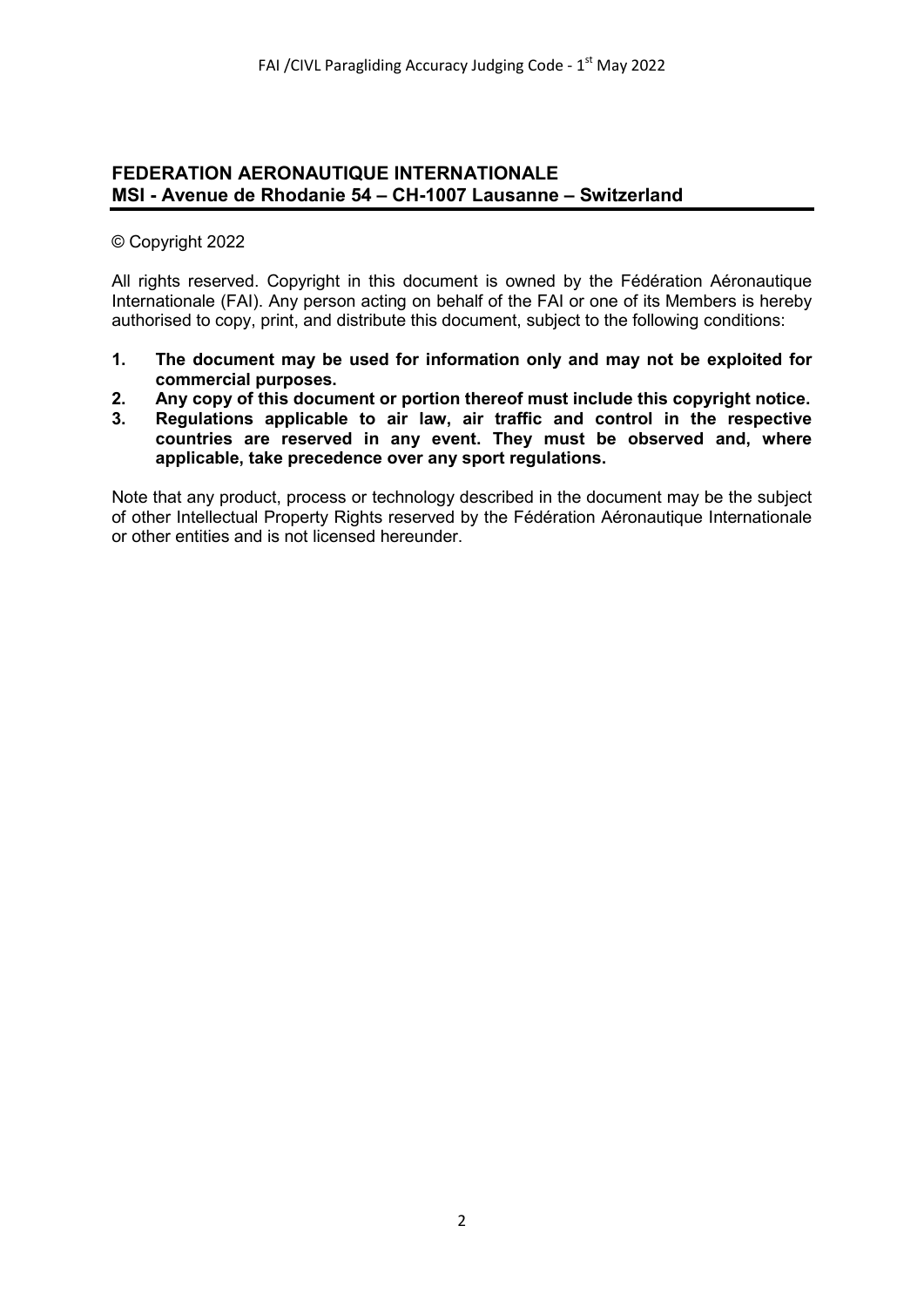# **Judging Code**

This Judging Code complements and should be read in conjunction with the FAI/CIVL Sporting Code Section 7C. This document is in continuous development and following proposals from the Paragliding Accuracy Committee, and with Bureau approval, may be modified and a new version published between Plenaries. Modified paragraphs will be marked with a side bar. Such modifications should be subsequently approved by the next CIVL Plenary.

# *1.0 Requirements*

#### **General**

Refer Sporting Code Section 7C:

- Judges shall be of high integrity and must be capable of making fair and unbiased decisions.
- Judges must have a detailed knowledge of the General Section of the Sporting Code; of Section 7C, the Local Regulations for the eventthey are judging, the Judging Code; and other relevantdocuments published by FAI and CIVL.
- The Chief and Event Judges must have basic knowledge about the safety limits of paragliding.
- English is the official language of CIVL.
	- o In 1st Category Events, all Judges shall speak English.
	- o In 2nd Category Events, if more than 50% of the pilots are from a country other than the one organizing the event, the Chief Judge and Event Judge as a minimum shall speak English. If less than 50% of the pilots are from a country other than the one organizing the event, an English translator shall be available at all times.

Judges should record the event they judge in a logbook. They shall present their logbook to the Chief orEvent Judge on request.

Judges may have their appointment revoked by the Chief Judge if they fail to maintain the standardsof this code or are guilty of misdemeanours during the competition.

# *2.0 Approval*

ReferFAI/CIVL Sporting Code Section 7C Para 9.2 regarding approval of judges to operate at CIVL sanctioned events.

# *3.0 Judging Team*

The Judging Team shall consist of at least the following number of Judges:

#### **1st Category Events**

Chief Judge 1 Event Judge 1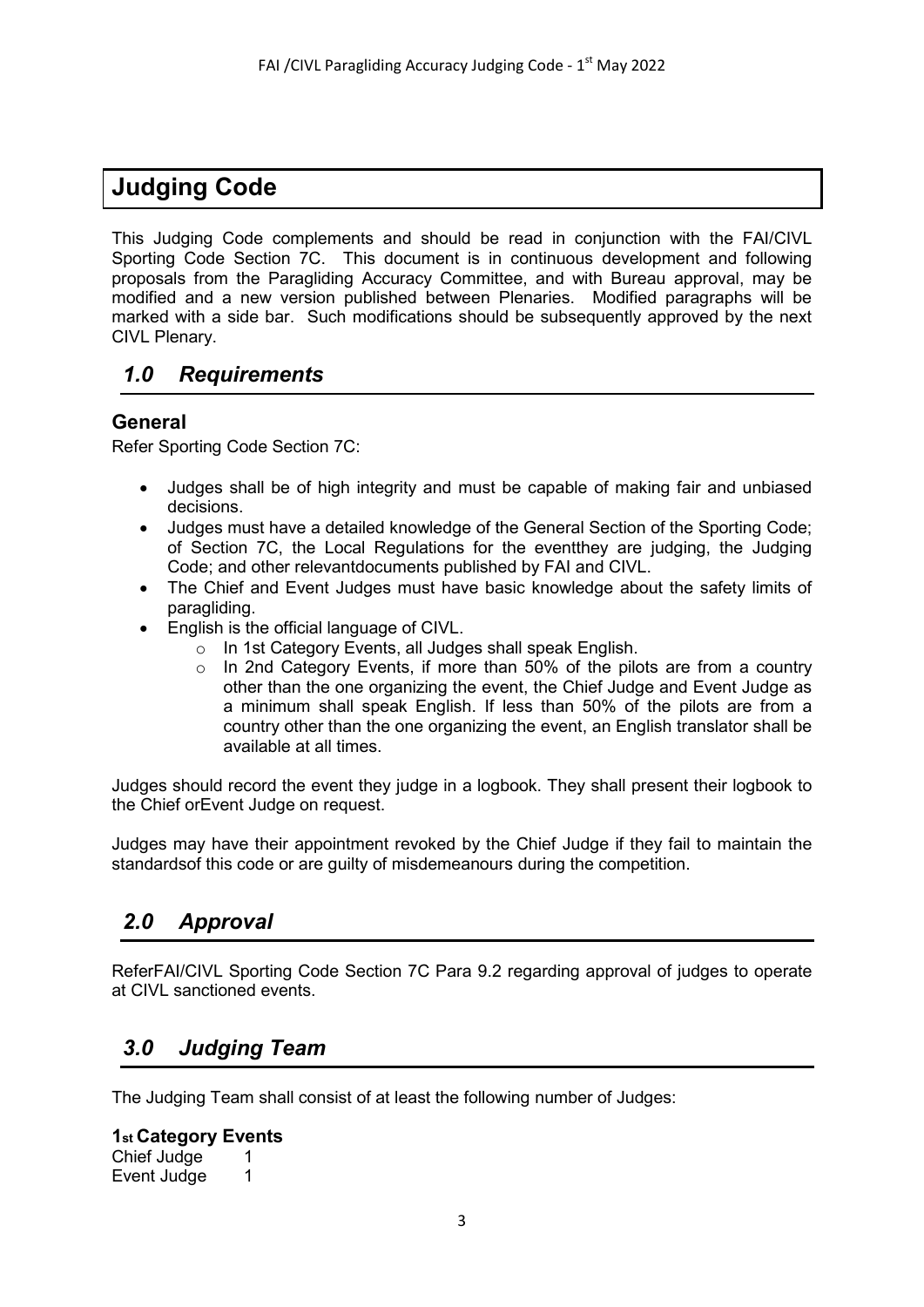Target Judges 5 Reserve Judges 3<br>Total 10 Total **10**

The Judging Team shall be from 3 different nations. Chief and Event Judges shall be from 2 different nations. The Chief Judge cannot be from the organizing nation.

#### **Test-Events for 1st Category Events**

Chief Judge 1<br>Event Judge 1 Event Judge 1<br>Target Judges 5 Target Judges 5 Reserve Judges 2 Total **9**

The Judging Team shall be from 2 different nations. Chief and Event Judges shall be from 2 different nations. Preferably, they should be the same Judgesas for the 1stCategory Event.

#### **2nd Category Events**

Chief Judge 1 Event Judge 1 Target Judges 3 Reserve Judges 1 Total **6**

The Judging Team shall be from 2 different nations if at least 50% of the pilots are from another nationthan the organizing one.

If less than 50 pilots are expected in the Event, the Chief Judge and Event Judge can be one person.

# *4.0 Nomination*

Members of the Judging Team are appointed by:

#### **1st Category Events and Test-Events for 1st Category Events**

Chief Judge: CIVL in consultation with the Organiser Event Judge: CIVL in consultation with the Chief Judge and the Organiser Target and reserve judges:CIVL in consultation with the Chief Judge and the Organiser

#### **2nd Category Events**

Chief Judge:Organiser Other Judges:Organiser in consultation with Chief Judge.

# *5.0 Selection*

The Judging Team members for a Category 1 event are selected by the CIVL from those with appropriate levels of experience and whoare registered on the CIVL Cat 1 list of judges.

#### **1st Category Events**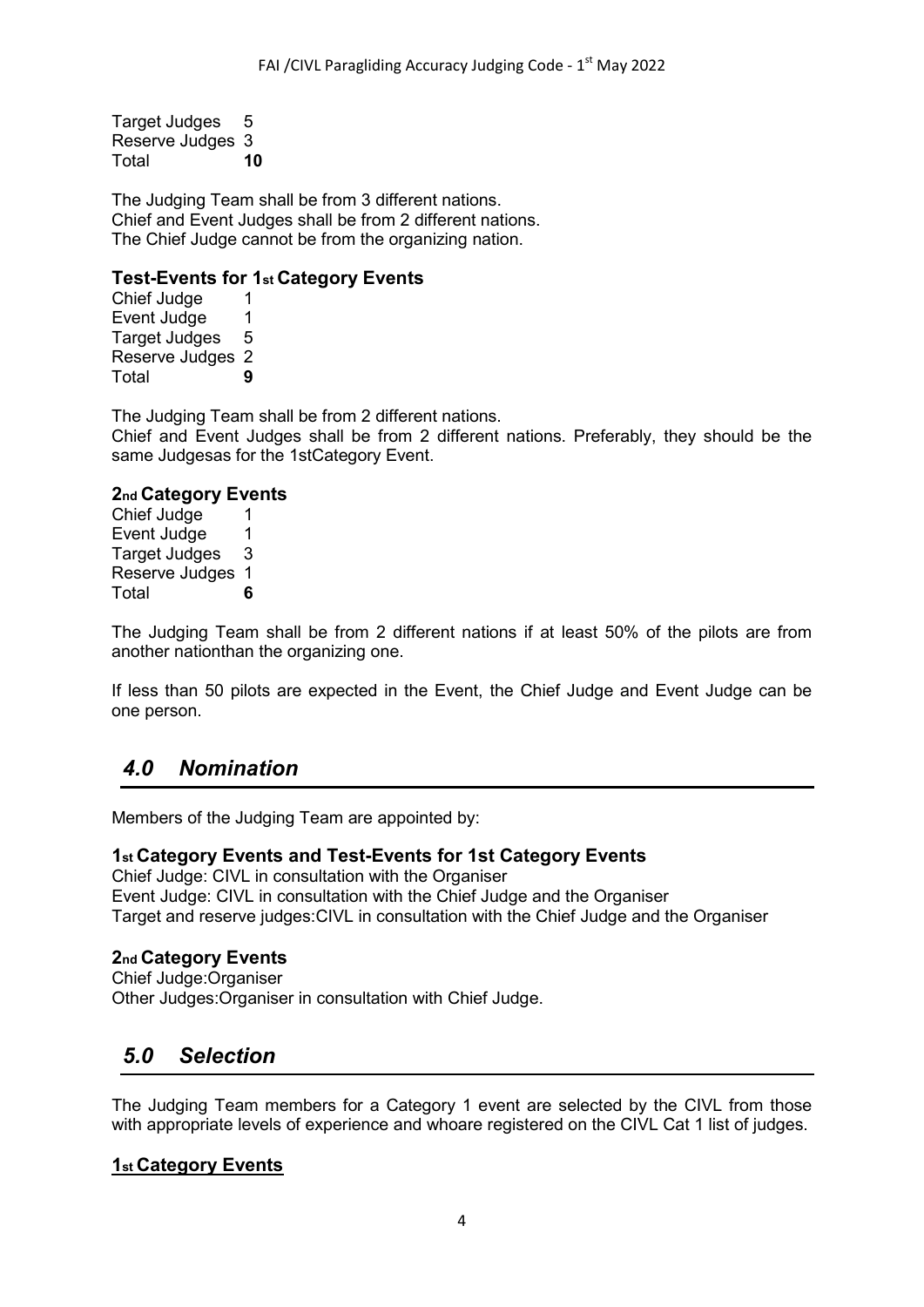The Judging Team members shall participate in a judging seminar directly prior to the start of theevent. The seminar is conducted by the Chief Judge.Judges need to have the following experience in FAI sanctioned events:

#### **Chief Judge**

• Acted at least twice as Event Judge in the last 4 years (at least once at a 1st Category Event)

and

- Acted at least once as Chief Judge in a  $1<sup>st</sup>$  or 2nd Category Event in the last 4 years.
- Must have knowledge and understanding of safety limits of paragliding.

#### **Event Judge**

• Acted as Target Judge at least 4 times

and

- Acted as Event or Chief Judge in at least two1<sup>st</sup> or 2nd Category Events in the last 3 years.
- Must have knowledge and understanding of safety limits of paragliding.

#### **Target and Reserve Judges**

• Performed as Target Judge in at least two 2nd Category Events in the last 2 years.

#### **2nd Category Events**

For 2nd Category Events, judges should have the following experience in FAI sanctioned events:

#### **Chief Judge**

• Acted as Event or Chief Judge in the last 3 years.

#### **Event Judge**

• Acted twice as Target Judge in the last 3 years.

Or

• Acted as Event or Chief Judge in the last 3 years.

#### **Target Judge**

• Attended national judgingtrainingin the last 3 years or acted as Target Judge in the last 3 years.

# *6.0 Judges Responsibilities*

#### **6.1 Chief Judge**

The Chief Judge is the leader of the Judging Team. He shall:

- Be available for the selection of the Judging Team and ensuring that all requirements are met.
- In 1st Category Events, be the main Lecturer in the mandatory judging seminar.
- Hold a preparatory meeting for the Judging Team and supporting roles before the official training ground.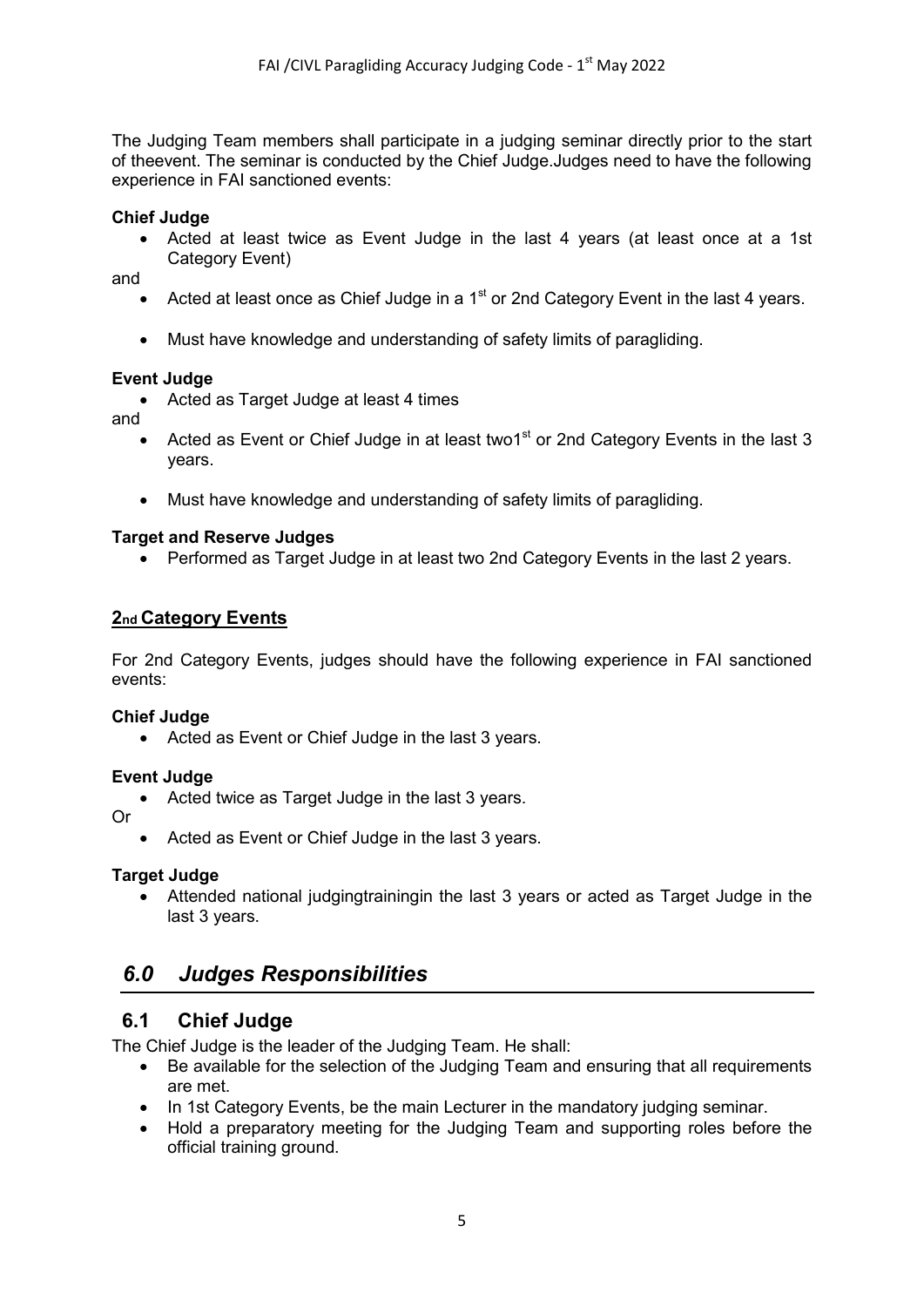- Ensure that correct judging standards are maintained by all members of the Judging Team.
- Ensure that all required equipment is available and in working order.
- Approves the automatic measuring device and target area (location, target surface, set up).
- Attend all briefings of competitors and, if necessary, participate in them.
- Confer with the Event Judge and the MeetDirector if a request is made to temporarily stop thecompetition.
- Receive, review, make decisions on and record any initial complaints
- Decide to start a video evidence review according to S7C.
- Stop the competition after he has conferred with the Event Judge, the MeetDirectorand theSafety Director if any of these Officials consider that conditions are becoming dangerous.
- Check the score sheet and sign it (with date and time) to confirm the validity of round scores.
- Ensure the results of a competition are correct, published and in accordance with S7C before finishing event flying. (For example, identifying tied scores and notifying the MeetDirector the need for fly-offs)
- Keep a record of the Judging Team and provide this information to CIVL Competition Coordinator so the International Judging Database can be updated.

### **6.2 Event Judge**

The Event Judge shall:

- Set out and check the target area.
- Ensure the automatic measuring device is operating correctly
- Ensure the smooth running of the target area.
- Position the Target Judges and allocate their tasks.
- Take over any of the duties within the target area if necessary.
- Observe competitors' separation in the air and during final approach.
- Observe pilots' route from take-off to landing.
- In a 1st Category Event, participate in the mandatory judging seminar.
- Observe and take competition safety flying decisions with regard to flying standards and weather conditions, particularly at the target area.
- Make decisions on re-flights.

### **6.3 Target Judges**

The Target Judges shall:

- Observe all contacts of pilot and their equipment with the ground and decide if the pilot can bescored or if it is a fall.
- If the pilot is scored, decide whether the first point of ground contact is with the left or rightfoot, or both feet.
- Mark the first point of ground contact if it is between the automatic measuring device andouter limit of the target and measure the distance between this point and the edgeof the dead centre disc.
- If there was more than one point of first ground contact, mark and measure the furthest point of contact.
- If the automatic measuring device is defective, also mark and measure within the device limits.
- Call the score to the Recorder.

At least one Judge is in charge of observing if the pilot can be scored or if it is a fall. At least one Judge is in charge of observing which foot touches the ground first. Only one Judge is in charge of calling the score.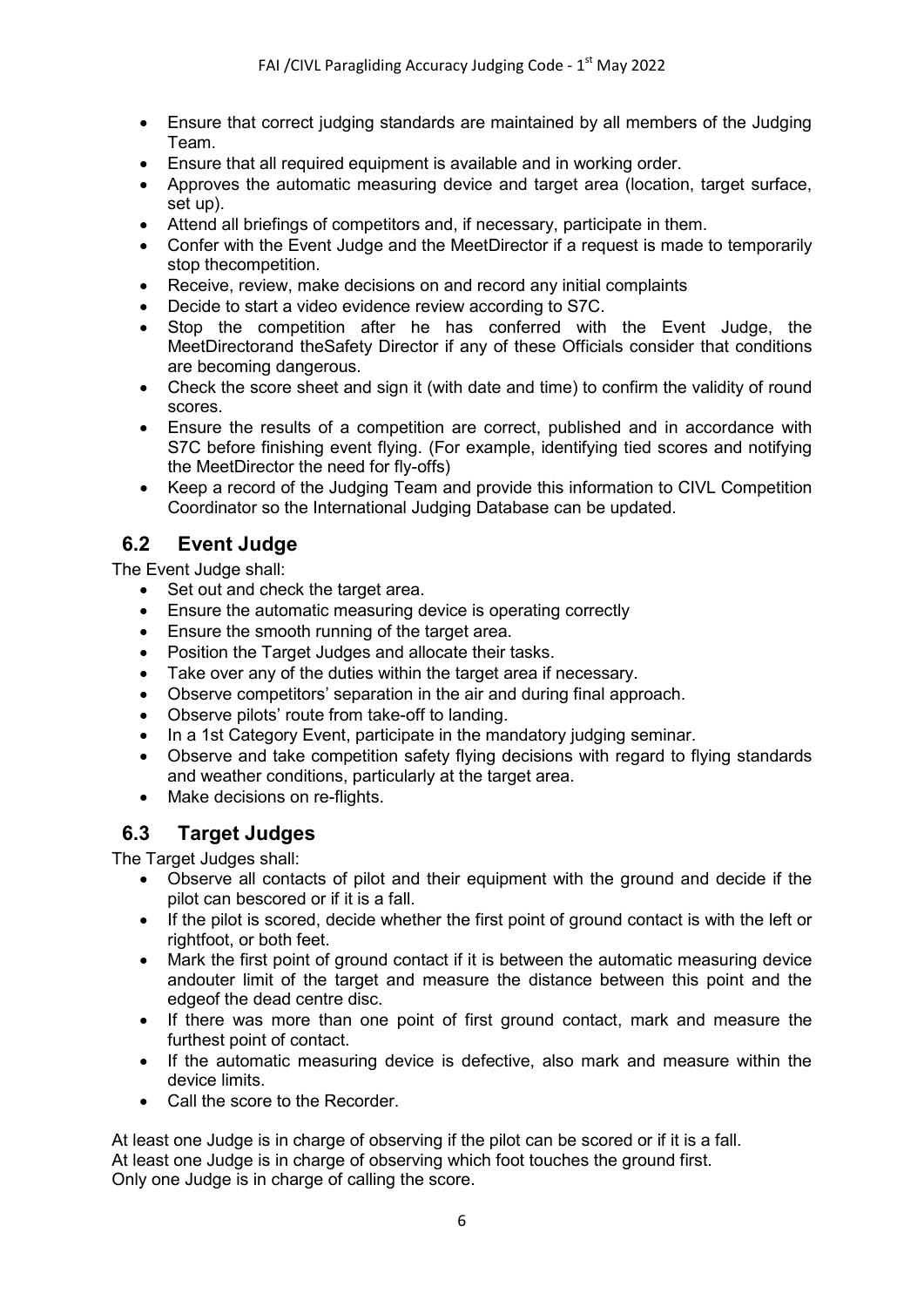# **6.4 Recorder/Scorer**

The Recorder is part of the judging team and is responsible for the proper collation of a competition's scores.

The Recorder shall:

- Repeat the score called by the Target Judge.
- Record the score on the official scoring log sheet.
- Ensures that pilots sign their scores on the official log sheet.
- Record the start, finish and stand down times of the rounds on the official log sheet.
- Note the award of re-launches.
- Enter scores onto the scoring software application and check accuracy
- Where applicable post scores onto the internet.
- Ensure CJ checks, dates, times and signs official sheets.
- Post official score sheets on the official notice board.9.6.4.

# *7.0 Other Responsibilities*

### **7.1 Launch Marshal**

The Launch Marshal is not a Judge. He is an official appointed by the Organisers. The Launch Marshal shall:

- Be responsible for the smooth running of take-off operations.
- Have knowledge and experience of local weather and flying conditions.
- Have background of being a paragliding pilot and experience of local flights.
- Open and close the take-off area.
- Call pilots to prepare.
- Ensure pilots take off in accordance with the published flying order list.
- Allow launches out of flying order in special cases.
- Communicate with the Chief Judge, Event Judge and MeetDirector regarding flying conditions, safetyand the running competition.
- Communicate with pilots on take-off regarding safety and competition logistics.

# **7.2 Wind Speed Monitor**

The Wind Speed Monitor is not a Judge. He is appointed by the Organisers. A Wind Speed Monitor may not be required if there is an automatic wind recording system within an electronic AMD.

The Wind Speed Monitor shall:

- Observe the wind speed by using a wind speed-measuring device in the period of 30 secondsbefore the landing by a competitor.
- If the wind exceeds the maximum value, record the value on the official wind speed log sheetand notify the Event Judge.

In 2nd Category Events, Wind Speed Monitor service can be simplified by using mechanicalinstruments, but in case of marginal winds, the Organiser must provide a person for observing andcontinuously reporting wind speed to the Event Judge.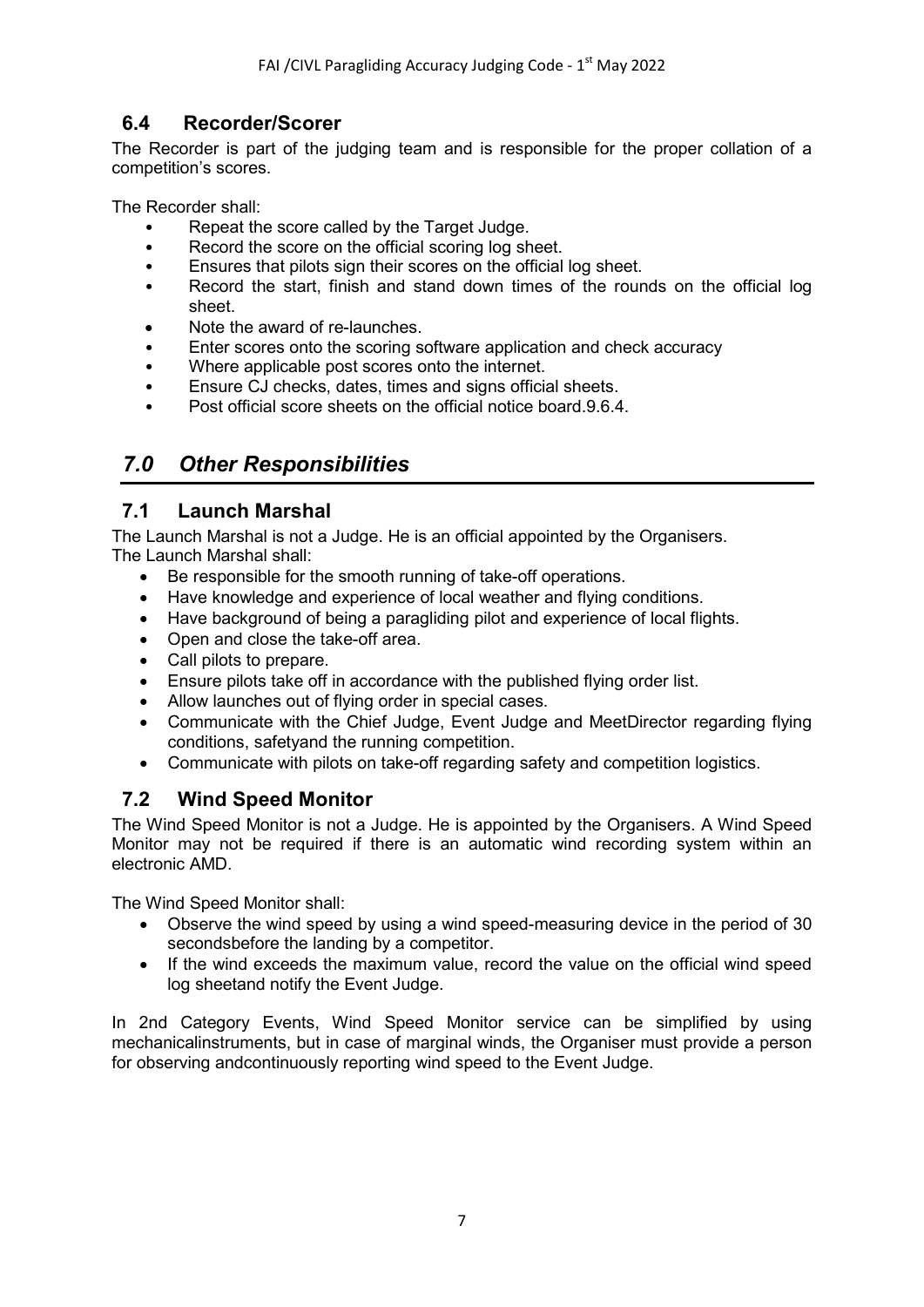# *8.0 Equipment*

### **8.1 Automatic Measuring Device**

Refer 5.4.2

### **8.2 Other measuring and scoring equipment**

Judges shall have necessary equipment to work efficiently at the target. See Guidelines and Templates for Judging check list for organisers.

# **8.3 Clothing**

Refer Sporting Code Section 7C

All Judges shall wear clothes (vests, t-shirts, etc.) of highly visible colours.

In 1st category events, breathable clothing shall be provided by the organiser according to the weather conditions. The clothing shall have a FAI/CIVL logo, and a clear text 'JUDGE' on the back.

### **8.4 Communication**

Refer Sporting Code Section 7C:

### **8.5 Shelter**

Refer Sporting Code Section 7C

# *9.0 Judging seminars*

CIVL Judging seminars can be organized by the CIVL, by an Event organiser, and/or by a NAC.

CIVL Judging seminars shall be approved by CIVL Bureau at least 60 days before they take partand shall be made public on CIVL website.

The main lecturer shall be a Chief Judge who is experienced at the level of the event i.e. World, Continental, National etc. Other contributing lecturers may be Event Judges or CIVL Officials (Steward,Jury, Bureau Members…).

Depending on availability of funds, CIVL may cover travel expenses for some lecturers.

A CIVL Judging seminar shall be organized just prior to each 1st Category Event and their pre-events. Programme will follow the CIVL Judging seminar syllabus.

NACs may organise their own national seminars for 2nd category event judgesusing the syllabus and judging seminar material provided on the CIVL website.

# *10.0 Judging register*

Refer Sporting Code Section 7C

The CIVL category 1 judges list has been compiled and is maintained by CIVL.